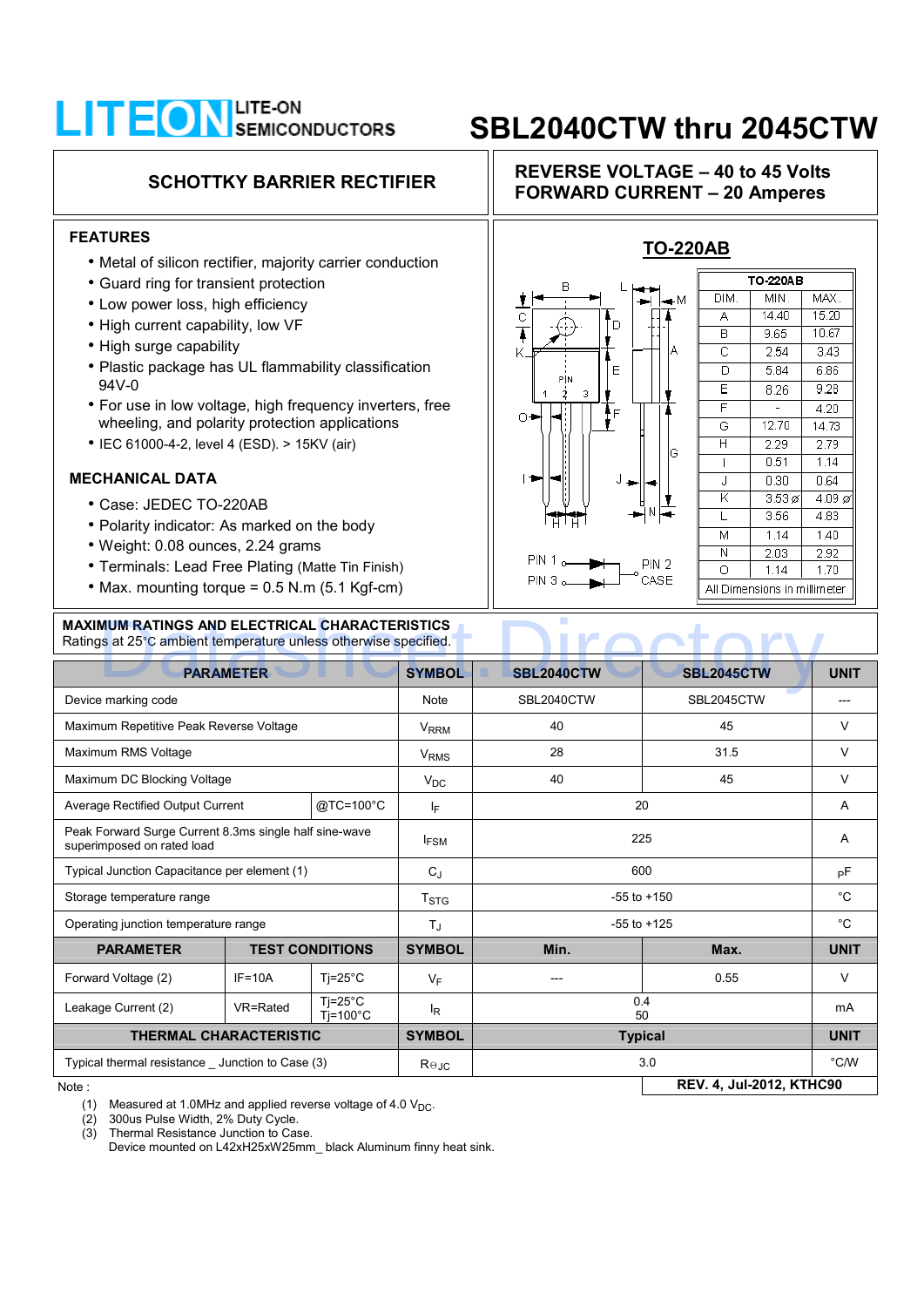### **RATING AND CHARACTERISTIC CURVES SBL2040CTW thru SBL2045CTW**